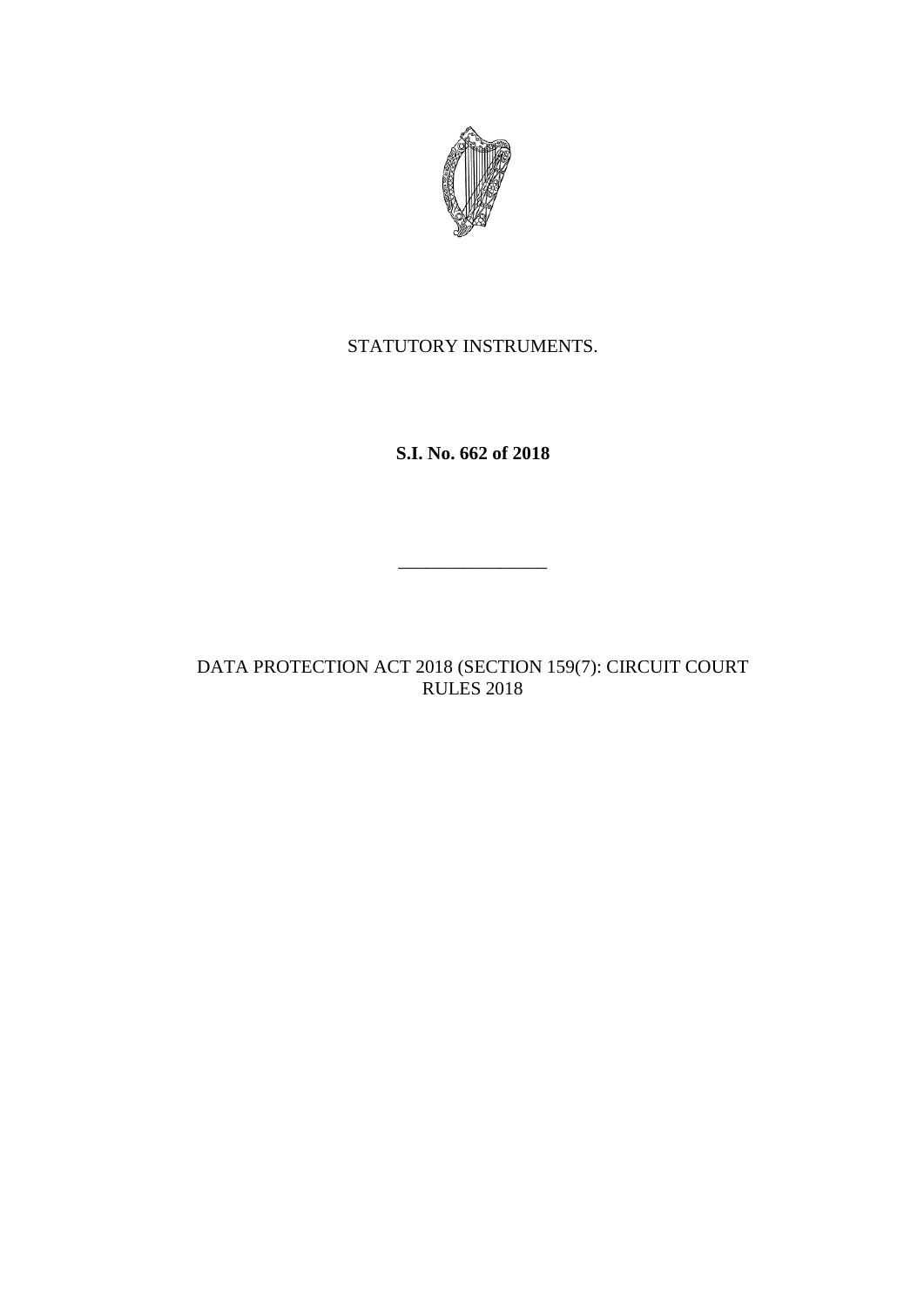# S.I. No. 662 of 2018

# Data Protection Act 2018 (Section 159(7): Circuit Court Rules 2018

We, the Circuit Court Rules Committee, constituted pursuant to the provisions of section 69 of the Courts of Justice Act 1936, by virtue of the powers conferred on us by the Data Protection Act 2018, section 159(7), and of all other powers enabling us in this behalf, do hereby make the following Rules.

Dated this 17th day of July 2018.

(Signed): Raymond Groarke (Chairman of the Circuit Court Rules Committee)

Jacqueline Linnane Sarah Berkeley Fiona Duffy Coady Ronan Boylan Mairead Ahern Rita Considine Noel Rubotham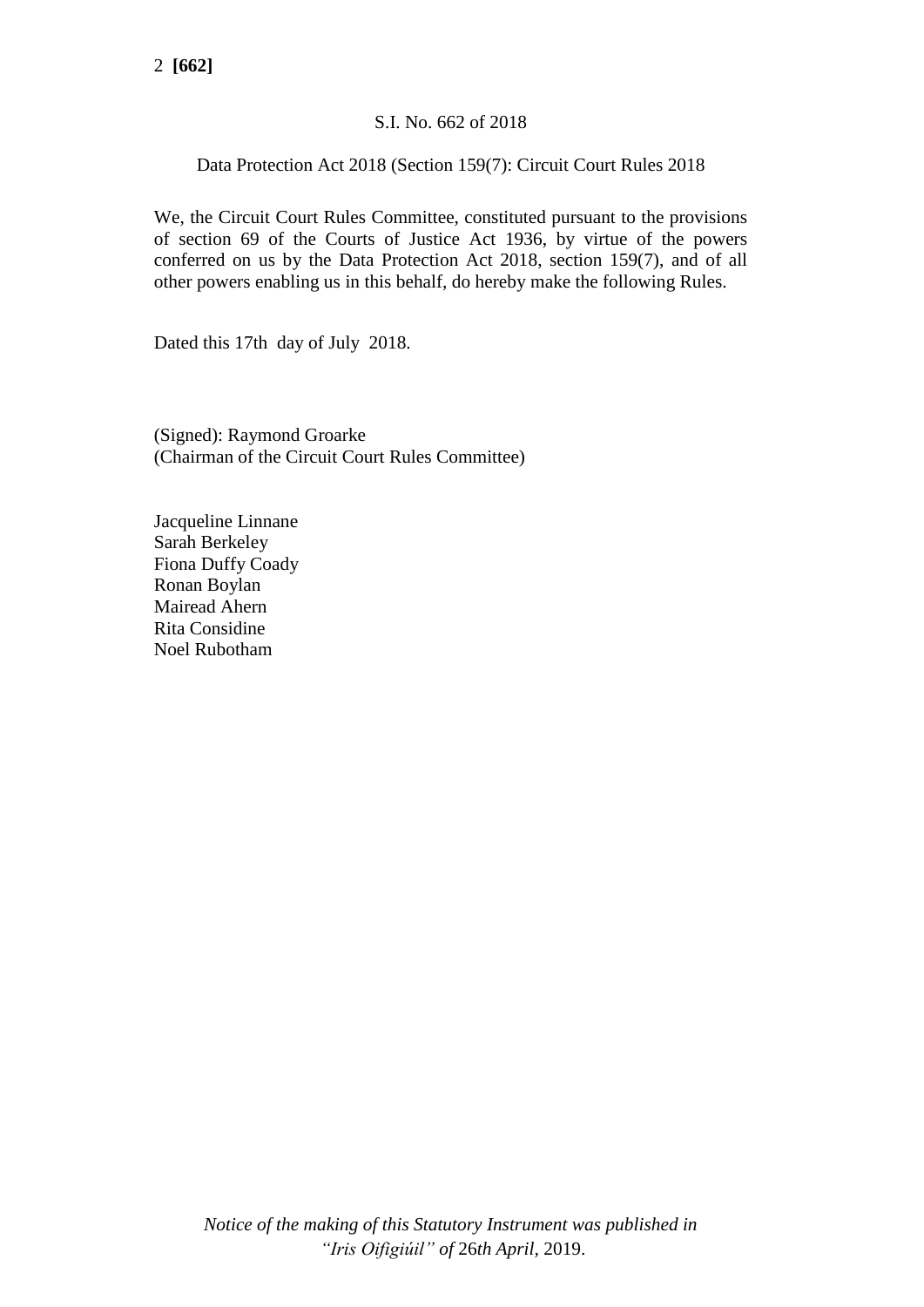### S.I. No. 662 of 2018

## Data Protection Act 2018 (Section 159(7): Circuit Court) Rules 2018

### *Citation and entry into force*

1. (1) These Rules, which may be cited as the Data Protection Act 2018 (Section 159(7): Circuit Court) Rules 2018, shall come into operation on the  $1<sup>st</sup>$ day of August 2018.

(2) These Rules shall apply to proceedings commenced on or after the  $1<sup>st</sup>$ day of August 2018.

### *Interpretation*

2. In these Rules:

"2018 Act" means the Data Protection Act 2018;

"court record" means a record of proceedings before the Circuit Court;

"Data Protection Regulation" means Regulation (EU) 2016/679 of the European Parliament and of the Council of 27 April 2016 on the protection of natural persons with regard to the processing of personal data and on the free movement of such data, and repealing Directive 95/46/EC (General Data Protection Regulation);

"Directive" means Directive (EU) 2016/680 of the European Parliament and of the Council of 27 April 2016 on the protection of natural persons with regard to the processing of personal data by competent authorities for the purposes of the prevention, investigation, detection or prosecution of criminal offences or the execution of criminal penalties, and on the free movement of such data, and repealing Council Framework Decision 2008/977/JHA.

## *Disclosure requests*

3. (1) Subject to section 159(8)(a) of the 2018 Act and to any order made or direction given by the court in the proceedings concerned:

- (*a*) at the request of a *bona fide* member of the Press or broadcast media (in this rule and rule 4, "the requester") made to a person mentioned in sub-rule (2) (in this rule, "the person requested"), a disclosure of information, including personal data within the meaning of the Data Protection Regulation and the Directive, contained in a court record may be made to the requester by the person requested, for the purpose of facilitating the fair and accurate reporting of a hearing in the proceedings to which it relates;
- (*b*) the disclosure may be made in a manner mentioned in sub-rule (3) and subject to the conditions mentioned in sub-rule (4).
- (2) The persons who may make a disclosure authorised by sub-rule (1) are: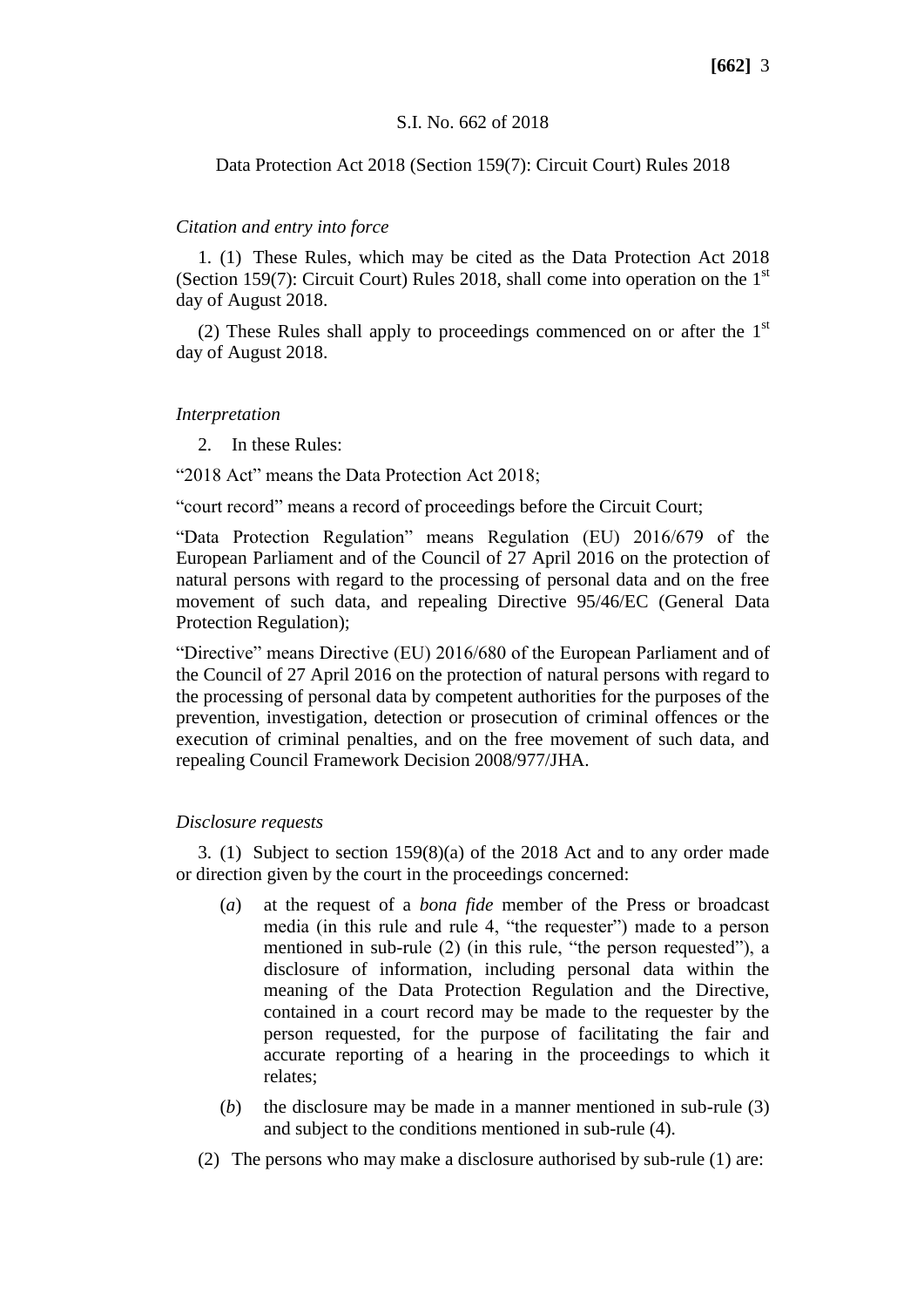- (i) an officer of the Circuit Court;
- (ii) a member of the staff of the Courts Service employed in an office of, or attached to, the Circuit Court;
- (iii) a contractor of the Courts Service who has been designated by the Courts Service with the consent of the President of the Circuit Court as authorised for the purposes of these Rules to make a disclosure (including, in the case of a corporate contractor, an officer or employee of such contractor).
- (3) A person requested may make a disclosure authorised by these Rules by:
	- (i) allowing inspection by the requester of the court record in the proceedings concerned under the supervision of the person requested or another person referred to in sub-rule (2);
	- (ii) providing, or allowing the making by the requester of, a copy of a document forming part of the court file or court record which relates to the request, on the undertaking of the requester to return any such copy provided or made following the completion of the reporting of the hearing by the requester;
	- (iii) by the provision of a press release or the provision in oral or written form of other information concerning the proceedings prepared by that person.
	- (4) The conditions for granting a request are:
		- (i) that the requester has sufficiently verified to the satisfaction of the person requested his or her identity and his or her status as a *bona fide* member of the Press or broadcast media;
		- (ii) that the person requested is satisfied that the requester will comply with any undertaking given under sub-rule (3)(ii).

## *Other obligations of requester under data protection law not affected*

4. (1) Nothing in these Rules authorises the use of any information in any document included in a court record which has not been opened or is not deemed to have been opened at a hearing before the court.

(2) These Rules do not affect any obligation of a processor under or arising from any provision of the Data Protection Regulation, the Directive or the 2018 Act to which a requester is subject or will become subject if a request is granted.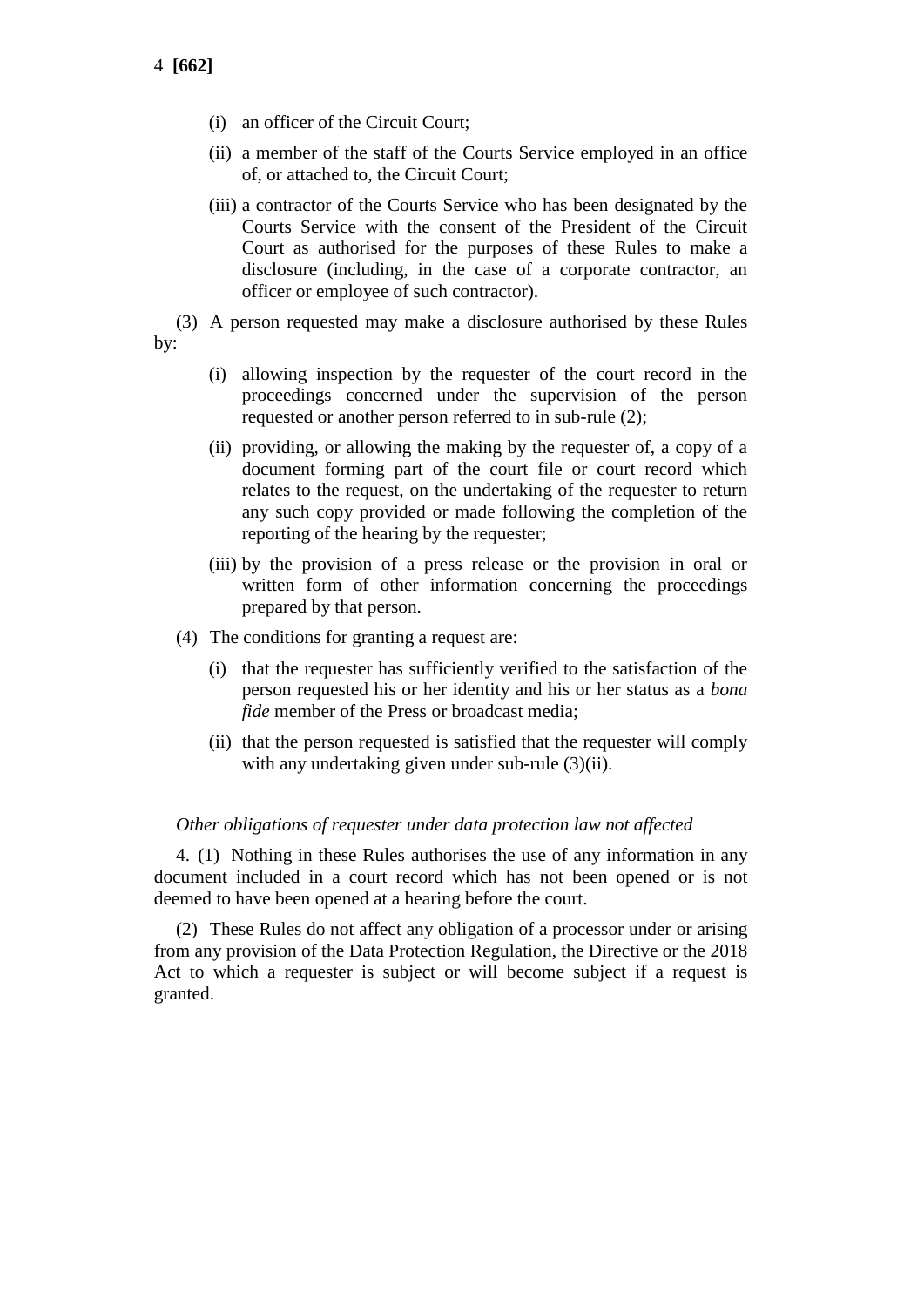#### EXPLANATORY NOTE

# *(This note is not part of the Instrument and does not purport to be a legal interpretation.)*

These rules, made under section 159(7) of the Data Protection Act 2018, authorise the disclosure to a *bona fide* member of the Press or broadcast media at that member's request of information contained in a record of the Circuit Court for the purpose of facilitating the fair and accurate reporting of a hearing in proceedings before that court, and prescribe conditions subject to which such disclosure is to be made.